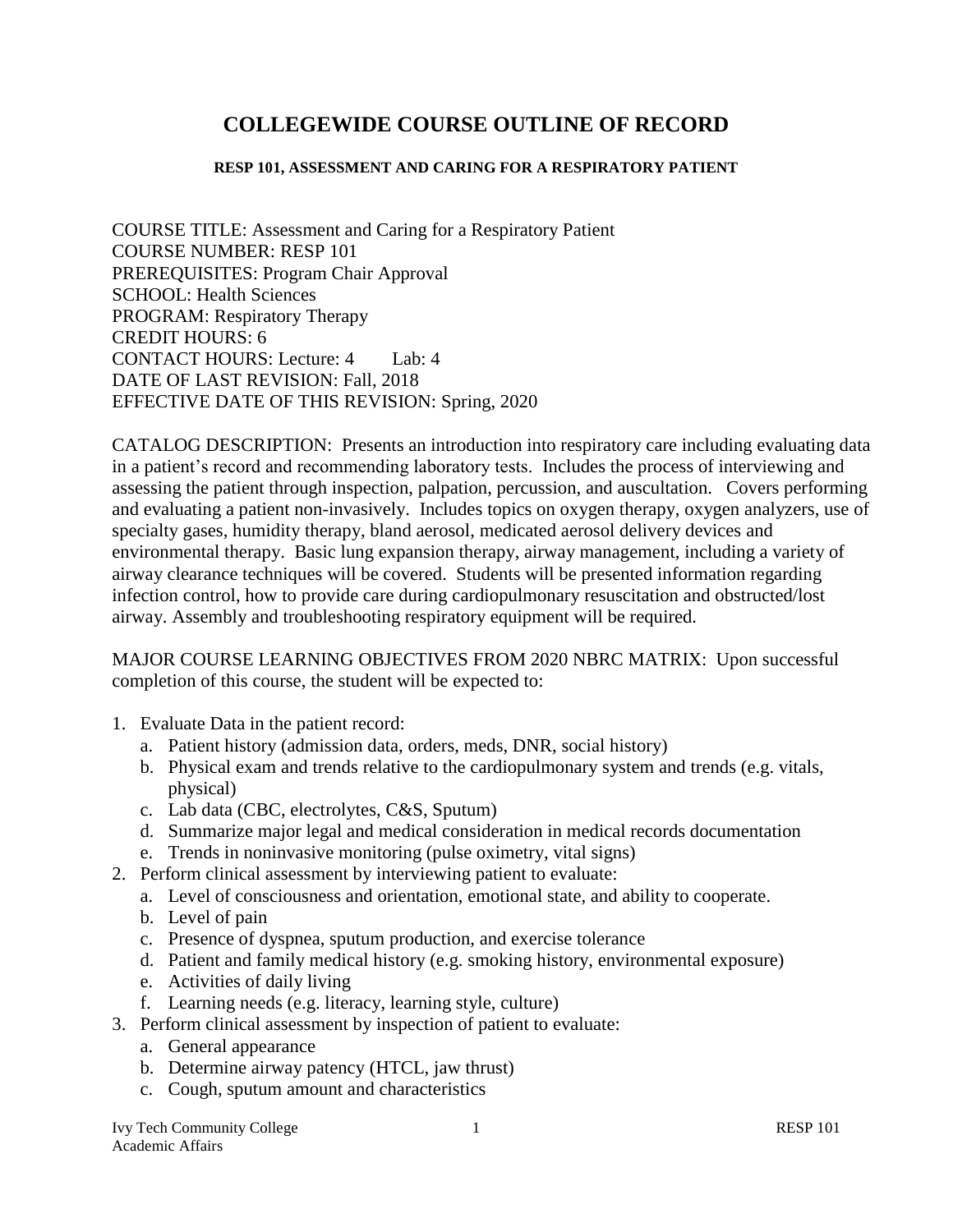- d. Skin integrity (pressure ulcers, stoma site)
- 4. Perform clinical assessment by palpation of patient to evaluate:
	- a. Pulse, rhythm, force
	- b. Accessory muscle activity
	- c. Asymmetrical chest movements, tactile fremitus, crepitus, tenderness, secretions in the airway and tracheal deviation
- 5. Perform clinical assessment by diagnostic chest percussion of patient.
- 6. Perform clinical assessment by auscultation of patient to evaluate:
	- a. breath sounds
	- b. blood pressure
- 7. Obtain patient data by performing and evaluating procedures to gather and evaluate clinical information:
	- a. Noninvasive monitoring
	- b. Peak flow
	- c. Sputum induction
- 8. Obtain patient data by recommending diagnostic procedures:
	- a. Lab procedures (e.g. blood tests for electrolytes, CBC, Sputum gram stain, Sputum culture and Sensitivity)
	- b. Noninvasive monitoring, pulse oximetry
- 9. Assemble/Troubleshoot Equipment:
	- a. Noninvasive monitoring devices (e.g., pulse oximeter)
	- b. Oxygen devices
	- c. Gas delivery (e.g., concentrator, liquid, cylinder, flowmeter, regulators, blenders, air compressor)
	- d. Humidifiers
	- e. Nebulizers
	- f. Gas analyzers
	- g. Artificial airways
	- h. Suctioning equipment (e.g., regulator, canister, tubing, catheter)
	- i. Manual resuscitation devices
	- j. Lung expansion equipment for IS
	- k. Aerosolized medication devices (e.g., MDI, spacers, holding chambers, DPI, soft mist inhalers)
- 10. Ensure infection control by demonstrating knowledge of:
	- a. Using disinfection and high level sterilization techniques by selecting appropriate agents
		- i) Critical versus non-critical (e.g., EKG machine, ventilators, laryngoscope blade, endoscopy scope, temperature probe, etc…)
	- b. Ensure infection control by monitoring effectiveness (surveillance) of disinfection or sterilization procedures
	- c. Ensure infection control by proper handling of biohazard materials
	- d. Adhering to infection control policies and procedures (e.g., standard precautions, isolation)
- 11. Perform quality control procedures on flowmeters and gas analyzers.
- 12. Maintain a patient airway including the care of artificial airways:
	- a. Positions patient to maintain a patent airway
	- b. Establishes and manages a patient's airway (nasopharyngeal, oropharyngeal)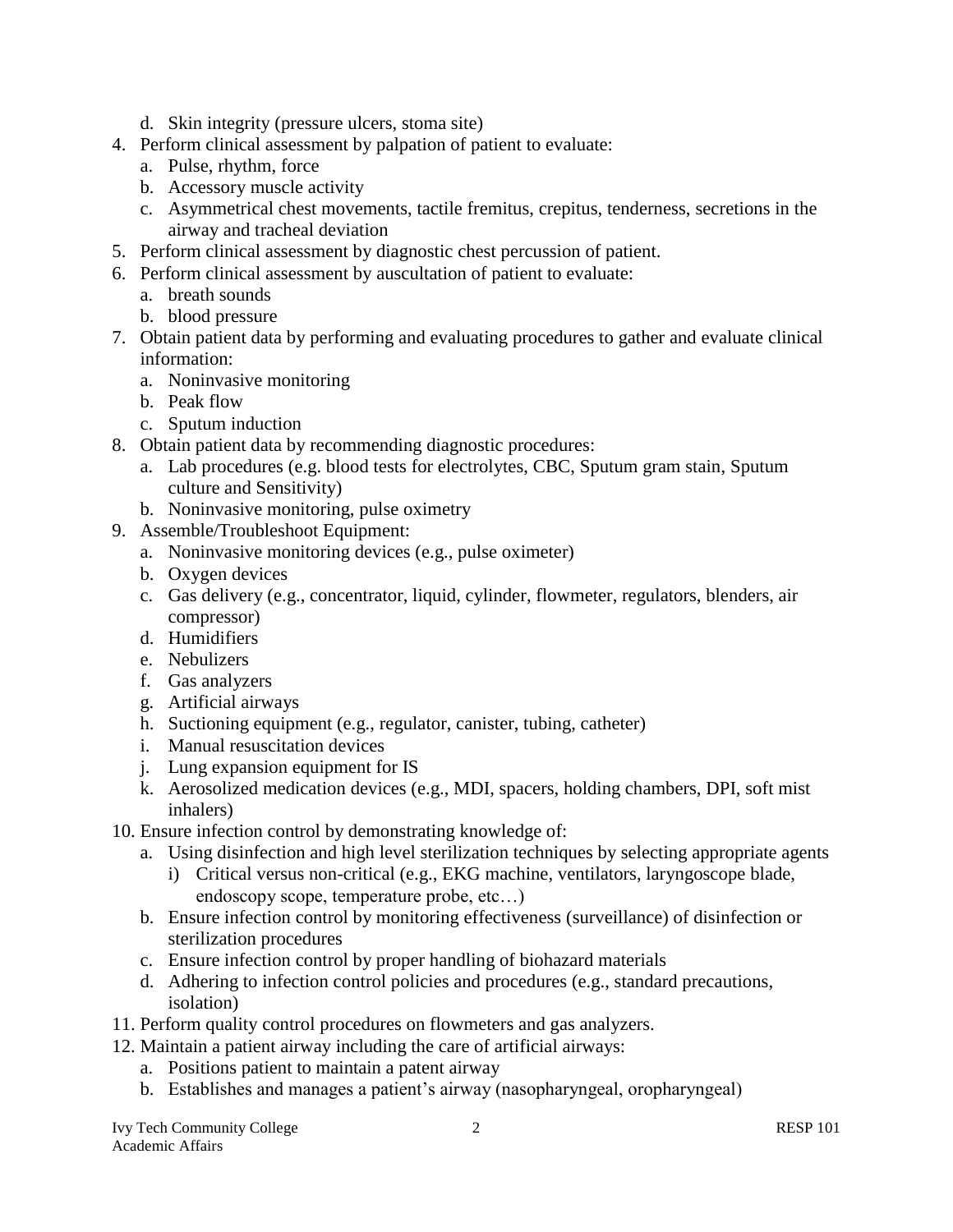- i) Introduces ETT, tracheostomy tube, and speaking valves
- c. Performing tracheostomy care
- d. Maintaining adequate humidification
- e. Demonstrates proper use of BVM by monitoring and modifying resuscitation based on patient's response (e.g.,  $V_T$ , rate, flow)
- 13. Performing airway clearance and lung expansion techniques to include consideration of indications, hazards, and contraindications:
	- a. Incentive Spirometry
	- b. Assisted cough (e.g., huff, abdominal thrust)
	- c. Suctioning (e.g., nasotracheal, oropharyngeal)
- 14. Support oxygenation and ventilation in acute, long-term and home care settings:
	- a. Indications, hazards, and contraindications of oxygen and humidification therapy and bland aerosols
	- b. Initiate and modify oxygen therapy devices (e.g., high and low flow)
	- c. Performs oxygen calibration and analysis
- 15. Administer medications and specialty gases to include consideration of indications, hazards and contraindications:
	- a. Heliox
	- b. NO
	- c. Bronchodilators
	- d. Mucolytics
- 16. Ensure modifications are made to modalities (e.g., oxygen, humidification, medial gas, bland and medicated aerosol therapies, lung expansion, suctioning, artificial airways, and BVM) that are included in the respiratory care plan by:
	- a. Treatment termination for life threatening adverse events
	- b. Recommending initiation of treatment based on patient response
	- c. Discontinuing treatment based on patient response
- 17. Make recommendations for change based on patient assessment:
	- a. Patient positioning
	- b. Oxygen therapy
	- c. Humidification
	- d. Airway clearance
	- e. Hyperinflation
- 18. Conduct patient and family education
	- a. Safety and infection control
	- b. Home care and related equipment
	- c. Lifestyle changes (e.g., smoking cessation, exercise)
	- d. Disease management
- 19. Provide Respiratory Care Techniques in High risk situations for cardiopulmonary emergencies (e.g., rapid response team, transport inside hospital, and obstructed/lost airway)
- 20. Discusses and performs appropriate interprofessional communication

COURSE CONTENT: Topical areas of study include –

| Laboratory data                   | Oxygen Transport |                 |
|-----------------------------------|------------------|-----------------|
| Patient Assessment                | Oxygen Therapy   |                 |
| <b>Ivy Tech Community College</b> |                  | <b>RESP 101</b> |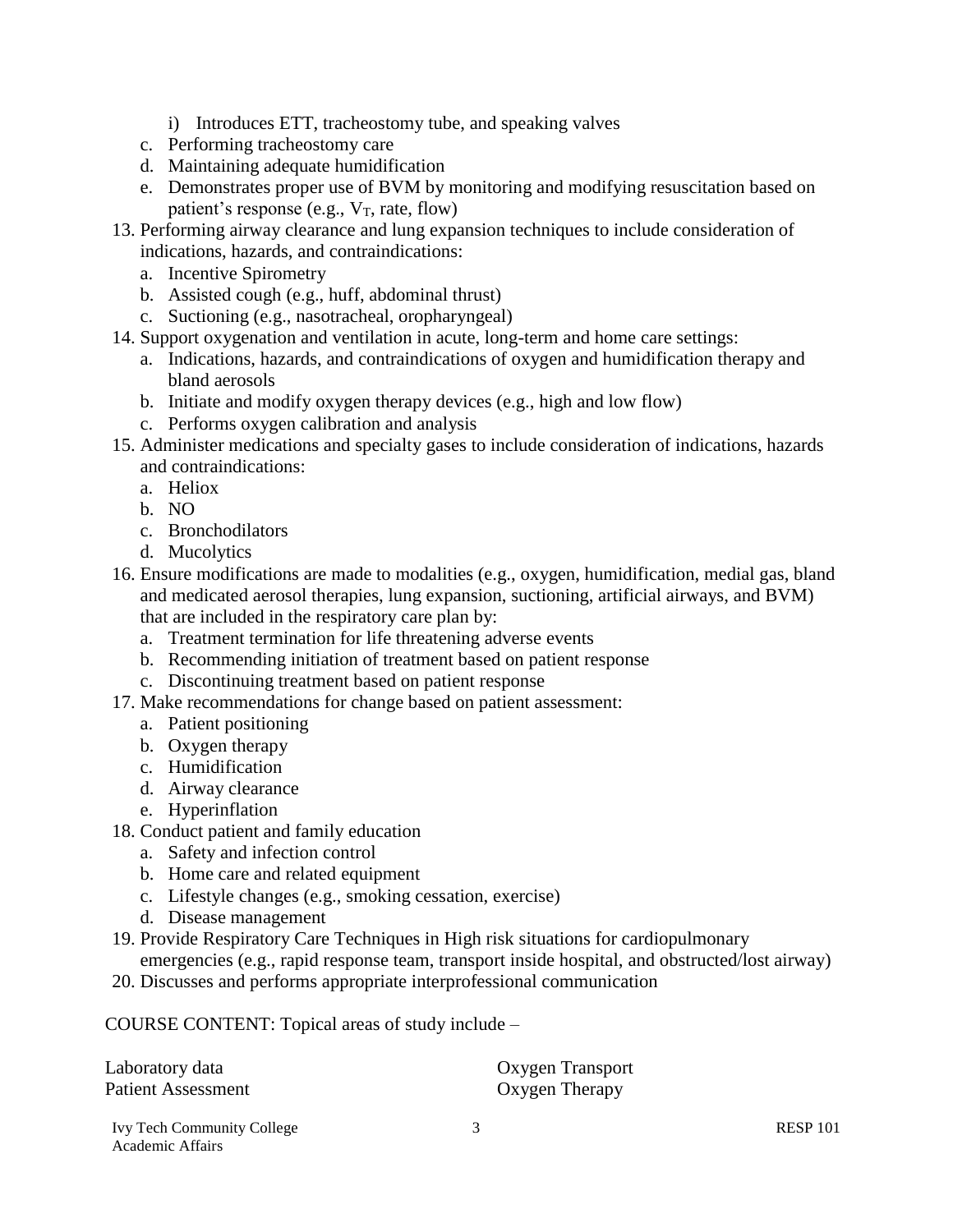Regulating devices Compressed gas storage Oxygen Analyzers Specialty gas therapy Humidity therapy Bland nebulizer therapy Environmental therapy Airway management (naso, oro and tracheostomy care) Manual resuscitators

Airway clearance (suctioning, directed cough) Bland nebulizer therapy Lung expansion techniques (IS) Infection Control Cardiopulmonary emergencies Evaluations Patient Education Effective interprofessional communication Pharmacology overview (devices and medications)

#### Procedures:

- 1. Hand Washing
- 2. Patient Interview and History/Communication
- 3. Medical Records (Review of and Charting)
- 4. Physical Exam of the Chest (Inspection, Palpation, Percussion, Auscultation)
- 5. Vital Signs including Pulse Oximetry
- 6. Cylinders, Regulators and Flowmeters
- 7. Oxygen Therapy Devices (NC, SM, Partial and NRB Masks,VM and Membrane Cartridge)
- 8. Standard Precautions/Isolation Techniques
- 9. Humidification
- 10. Oxygen Analysis
- 11. Large Volume Nebulizers (Bland)
- 12. Medicated Aerosols (SVN, MDI, DPI and Slow Mist)
- 13. Peak Flow
- 14. Incentive Spirometry
- 15. Directed Cough Techniques
- 16. Airways (Oro and Nasopharyngeal Airways)
- 17. Manual Resuscitation
- 18. Tracheostomy Care
- 19. Suctioning
	- TOTAL PROCEDURES: 19

#### HOW TO ACCESS THE IVY TECH COMMUNITY COLLEGE LIBRARY:

The Ivy Tech Library is available to students' on- and off-campus, offering full text journals and books and other resources essential for course assignments. Go to<http://www.ivytech.edu/library/> and choose the link for your campus.

#### ACADEMIC HONESTY STATEMENT:

The College is committed to academic integrity in all its practices. The faculty value intellectual integrity and a high standard of academic conduct. Activities that violate academic integrity undermine the quality and diminish the value of educational achievement.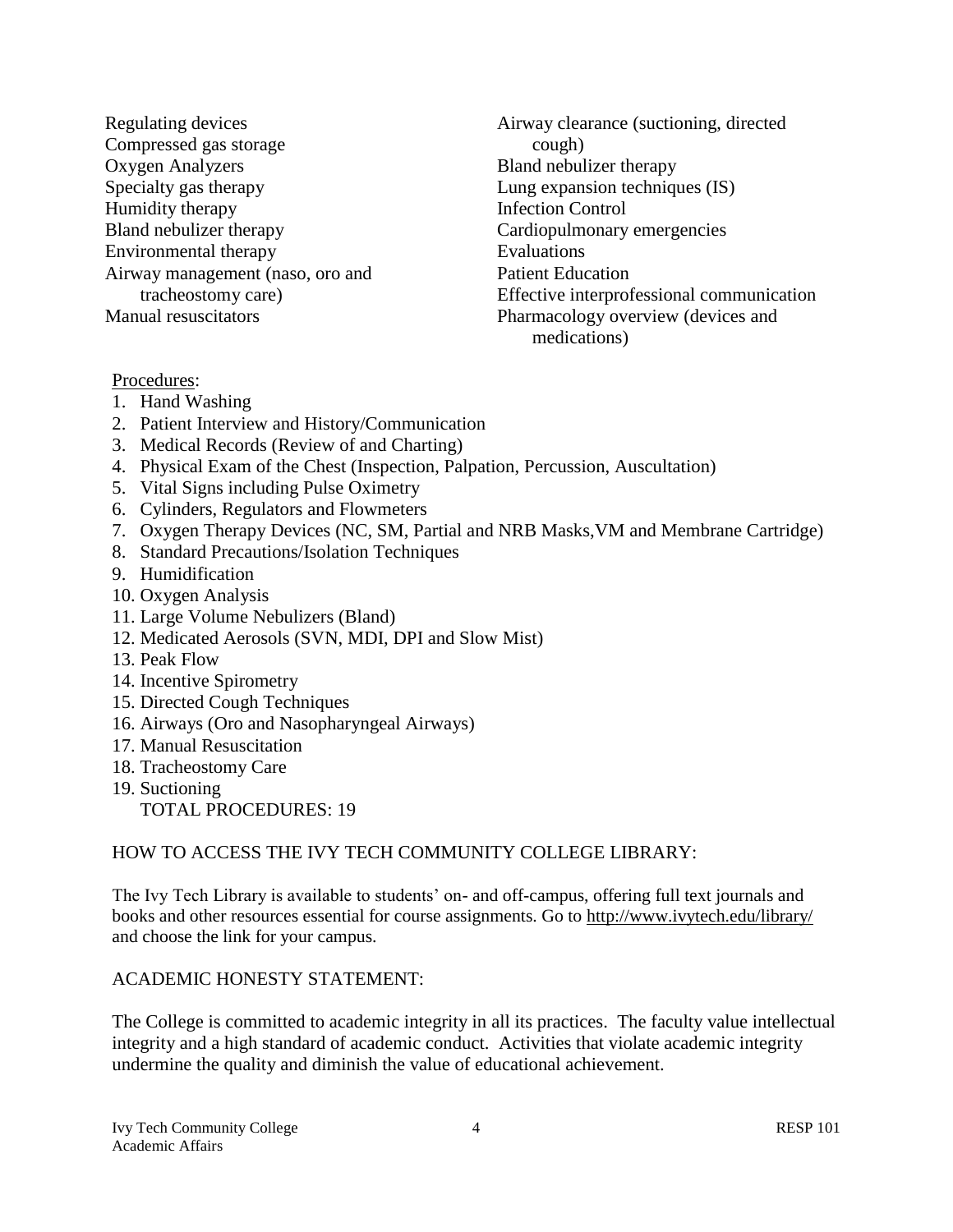Cheating on papers, tests or other academic works is a violation of College rules. No student shall engage in behavior that, in the judgment of the instructor of the class, may be construed as cheating. This may include, but is not limited to, plagiarism or other forms of academic dishonesty such as the acquisition without permission of tests or other academic materials and/or distribution of these materials and other academic work. This includes students who aid and abet as well as those who attempt such behavior.

### ATTENDANCE:

Students are expected to attend and participate regularly in class meetings, online learning activities and other activities assigned as a part of a course of instruction. Faculty are required to report student participation in compliance with institutional policies and federal financial aid guidelines. Faculty and staff shall be sensitive to students' religious beliefs and observances, including an expectation that instructors make reasonable arrangements when a student must miss an exam or other academic exercise due to their religious observance. When notified in advance, and when possible, faculty will make allowances for students to make up missed work.

#### COPYRIGHT STATEMENT:

Students shall adhere to the laws governing the use of copyrighted materials. They must insure that their activities comply with fair use and in no way infringe on the copyright or other proprietary rights of others and that the materials used and developed at Ivy Tech Community College contain nothing unlawful, unethical, or libelous and do not constitute any violation of any right of privacy.

## ADA STATEMENT:

Ivy Tech Community College seeks to provide reasonable accommodations for qualified individuals with documented disabilities. If you need an accommodation because of a documented disability, please contact the Office of Disability Support Services.

If you will require assistance during an emergency evacuation, notify your instructor immediately. Look for evacuation procedures posted in your classroom.

#### TITLE IX STATEMENT:

Ivy Tech Community College is committed to providing all members of the College community with a learning and work environment free from sexual harassment and assault. Ivy Tech students have options for getting help if they have experienced sexual assault, relationship violence, sexual harassment or stalking. This information can be found at [https://www.ivytech.edu/prevent-sexual-violence/index.html.](https://www.ivytech.edu/prevent-sexual-violence/index.html)

If students write or speak about having survived sexual violence, including rape, sexual assault, dating violence, domestic violence, or stalking, federal law and Ivy Tech policies require that instructors share this information with the Campus Title IX Coordinator. The Campus Title IX Coordinator will contact students to let them know about accommodations and support services